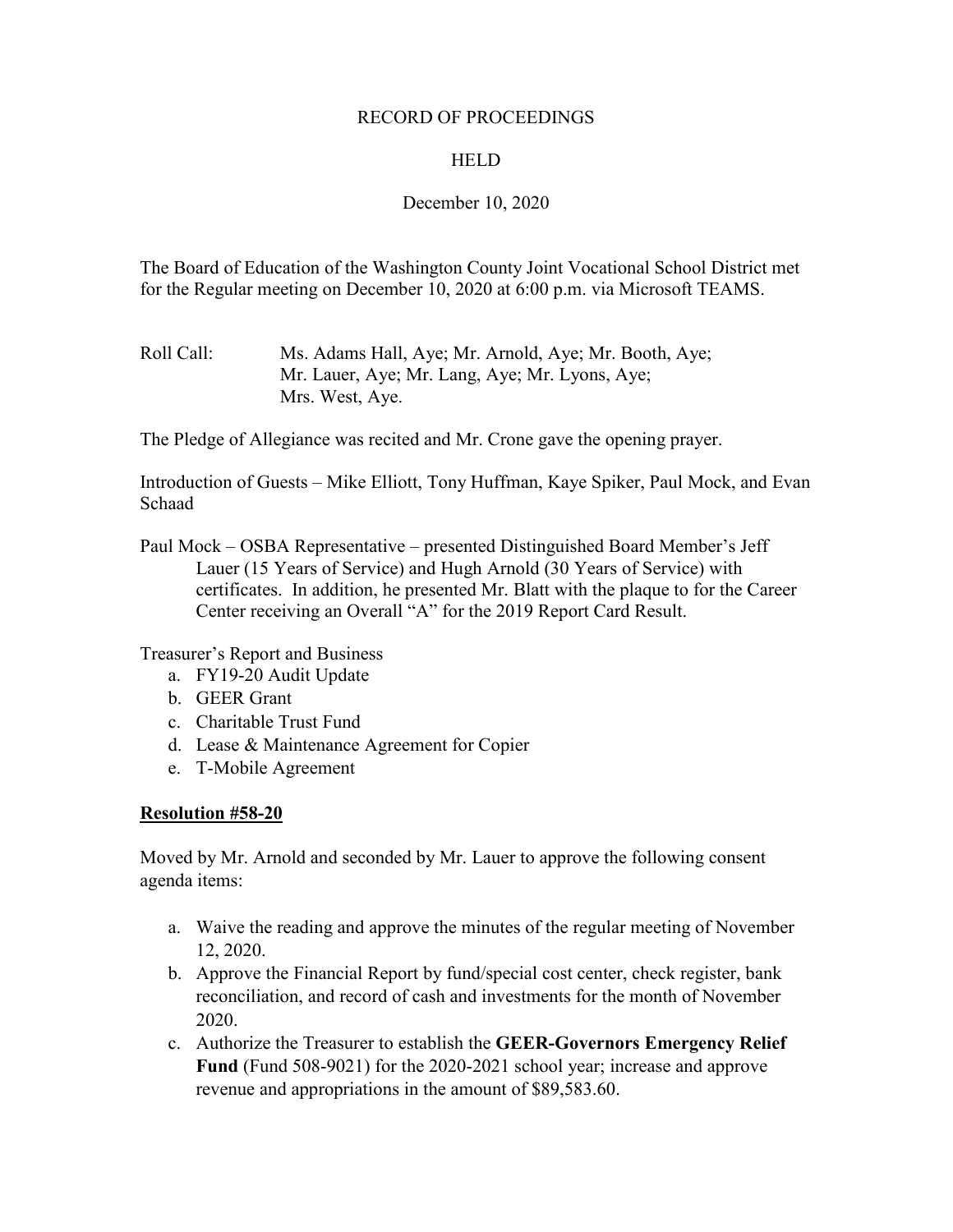Page 6242 Minutes – Washington County JVS District December 10, 2020

d. Approve removal of stale dated checks:

|                               | Check #99338 Brittany Tallman            | \$<br>9.50 | 10-31-2019 |
|-------------------------------|------------------------------------------|------------|------------|
|                               | Check #99533 Mid-Ohio Valley SHRM        | 20.00      | 12-05-2019 |
|                               | Check #99576 Buckeye Educational Systems | 1,544.00   | 12-12-2019 |
| Check #100163 Dylan Girard    |                                          | 157.20     | 03-20-2020 |
| Check #100210 Cassidy Davis   |                                          | 25.15      | 04-08-2020 |
|                               | Check #100211 Kyle Derenberger           | 20.90      | 04-08-2020 |
|                               | Check #100213 Brianna Greene             | 42.00      | 04-08-2020 |
| Check $\#100225$ Joseph Mills |                                          | 10.10      | 04-08-2020 |
| Check #100233 Tori Roberts    |                                          | 14.40      | 04-08-2020 |
|                               | Check #100240 Jasmin Wagner              | 25.00      | 04-08-2020 |
| Check $\#100243$ Le Ward      |                                          | 20.00      | 04-08-2020 |
|                               | Check #100361 Caitlyn Cordell            | 127.00     | 05-06-2020 |
|                               |                                          |            |            |

- e. Approve the increase in revenue and appropriations for **Charitable Trust Fund** (FUND 007-9004) in the amount of \$200,000.00 for fiscal year 2021.
- Roll Call: Ms. Adams Hall, Aye; Mr. Arnold, Aye; Mr. Booth, Aye; Mr. Lauer, Aye; Mr. Lang, Aye; Mr. Lyons, Aye; Mrs. West, Aye. President West declared the resolution adopted.

### **Resolution #59-20 – Section 125 Premium Only Plan 2021**

Moved by Mr. Booth and seconded by Mr. Arnold to approve the following resolution:

RESOLVED, that the form of Section 125 Cafeteria Plan effective January 01, 2021, is hereby approved and adopted and the Treasurer of the Washington County Career center is authorized and directed to execute the Plan as the "Administrator".

RESOLVED, that the Administrator shall be instructed to take such actions that are deemed necessary and proper in order to implement the Plan, and to set up adequate accounting and administrative procedures to provide benefits under the Plan.

RESOLVED, that the Administrator shall act as soon as possible to notify the employees of the adoption of the Plan in the form of the Summary of Plan Description.

Roll Call: Ms. Adams Hall, Aye; Mr. Arnold, Aye; Mr. Booth, Aye; Mr. Lauer, Aye; Mr. Lang, Aye; Mr. Lyons, Aye; Mrs. West, Aye. President West declared the resolution adopted.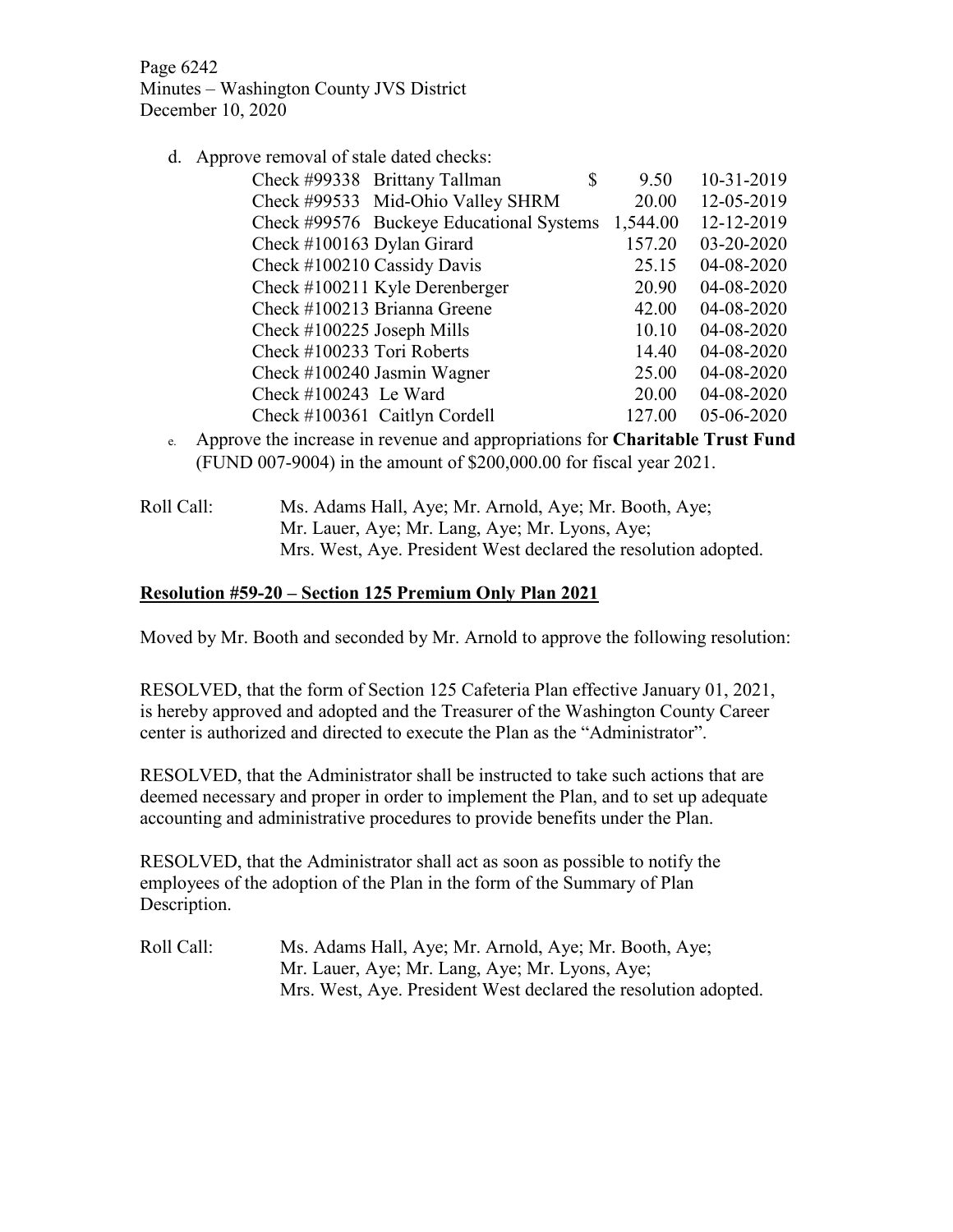Page 6243 Minutes – Washington County JVS District December 10, 2020

### **Resolution #60-20 – Lease Amount & Maintenance Agreement for Copier**

Moved by Mr. Lauer and seconded by Ms. Adams Hall to approve the following resolution:

BE IT RESOLVED, That, upon recommendation of the Treasurer, that Donnellon McCarthy Enterprises dba NOE Office Equipment be awarded a lease agreement for sixty (60) months for four (4) Toshiba e-Studio 4515AC copiers at a lease cost of \$131.50 each per month for a total of \$6,312 annually; and,

BE IT FURTHER RESOLVED, That the following Maintenance Agreement including all labor, parts, supplies and staples for the period 12/20/2020 to 12/19/2025. This agreement also includes \$.0050 per copy for Black & White and \$0.0400 per copy for Color.

Roll Call: Ms. Adams Hall, Aye; Mr. Arnold, Aye; Mr. Booth, Aye; Mr. Lauer, Aye; Mr. Lang, Aye; Mr. Lyons, Aye; Mrs. West, Aye. President West declared the resolution adopted.

Superintendent's Report and Business

- a. Hybrid Learning Groups A & B will continue next 9 weeks
- b. WCCC Holiday Dinner December 15 & 16
- c. Sophomore Recruitment will be held in-person and virtually
- d. Culture at Career Center "Every Student Matters"

### **Resolution #61-20**

Moved by Mr. Arnold and seconded by Mr. Lyons to approve the following consent agenda items:

| <b>Name</b>      | Area                          | Rate/Hr. | <b>Effective</b>  |
|------------------|-------------------------------|----------|-------------------|
| *James Black     | <b>DIT</b>                    | \$43.00  | November 16, 2020 |
| *James Black     | <b>Industrial Maintenance</b> | \$29.00  | November 16, 2020 |
|                  | Mechanic                      |          |                   |
| Joseph Sohn      | <b>Information Technology</b> | \$23.00  | December 11, 2020 |
|                  | Professional                  |          |                   |
| *Amber Valentine | Phlebotomy                    | \$20.80  | November 13, 2020 |
| **Lacey Wilson   | <b>Medical Assistant</b>      | \$22.40  | December 11, 2020 |

|  |  | a. Employ Adult Technical Training instructors for the year ending June 30, 2021: |  |  |  |
|--|--|-----------------------------------------------------------------------------------|--|--|--|
|--|--|-----------------------------------------------------------------------------------|--|--|--|

 (\*)-Amended from the original contract amount approved per Board Resolution #53-20. (\*\*) – Pending BCI/FBI Background Check.

b. Employ Adult Technical Training non-instructor for the year ending June 30, 2021:

| <b>Name</b>  | Area                                    | Rate/Hr. | <b>Effective</b>  |
|--------------|-----------------------------------------|----------|-------------------|
| Kayla Theiss | Surgical Technologist Support   \$23.00 |          | December 10, 2020 |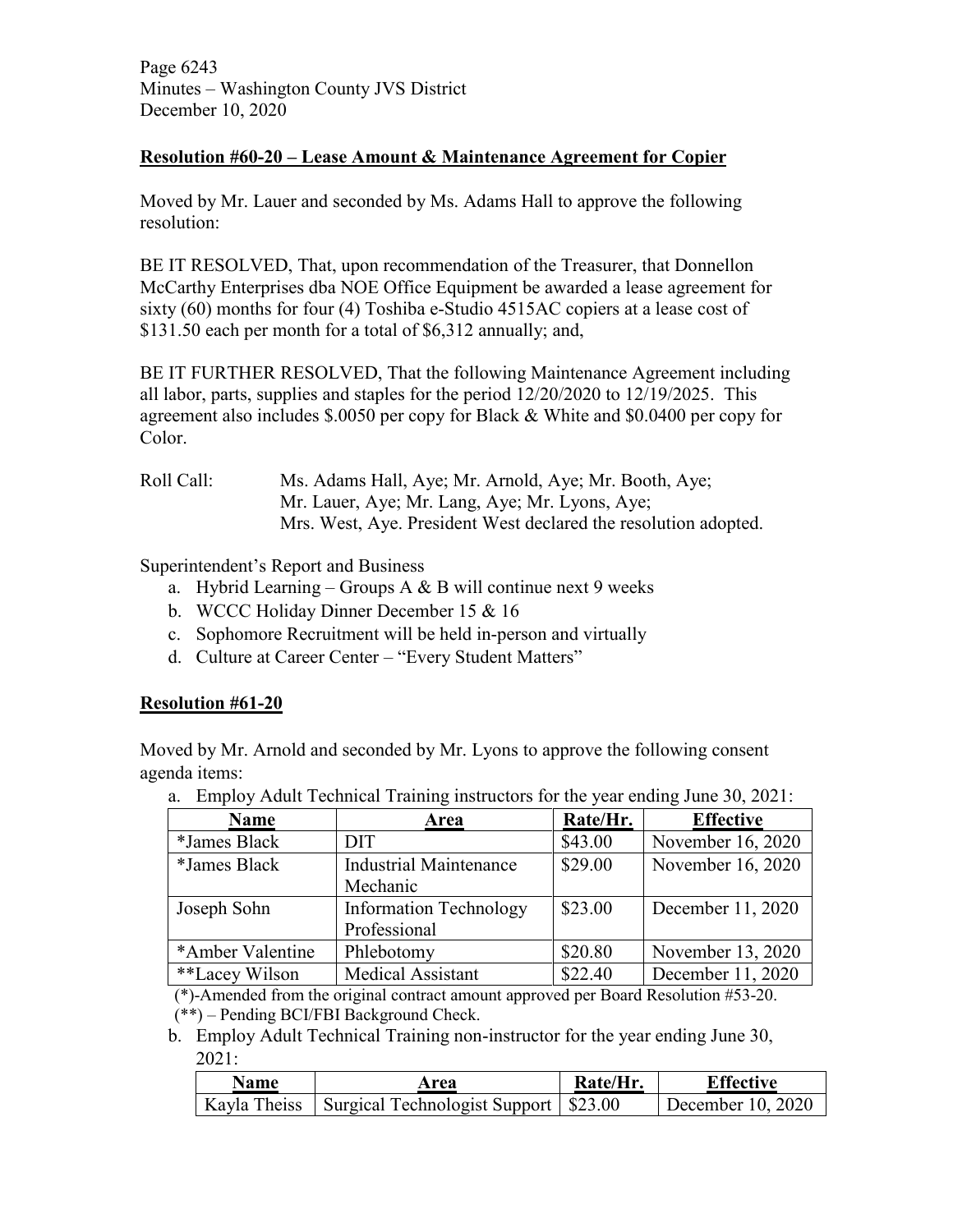Page 6244 Minutes – Washington County JVS District December 10, 2020

- c. Employ the following substitute teacher at a rate of \$125/per day for 2020-2021 school year: Donna Matheny (pending BCI/FBI Background Check)
- d. Approve Commercial Facility Fire Contract with City of Marietta at a pro-rated cost of \$334.00 for January 1, 2021 and ending December 31, 2021. Originally approved per Board Resolution #23-20, May 1, 2020 through April 30, 2021.
- e. Anonymous donation of \$200,000 for the 15 High School programs of the Washington County Career Center.

Roll Call: Ms. Adams Hall, Aye; Mr. Arnold, Aye; Mr. Booth, Aye; Mr. Lauer, Aye; Mr. Lang, Aye; Mr. Lyons, Aye; Mrs. West, Aye. President West declared the resolution adopted.

# **Resolution #62-20 – Amend Salary Schedule for Permanent Substitute**

Moved by Mr. Lauer and seconded by Mr. Booth to adopt the following resolution:

Whereas, **David Schaad** was placed on the salary schedule at Step C-0 per Board Resolution #55-20 and

Whereas, David Schaad received his Master's Degree in 1978.

BE IT RESOLVED, that, David Schaad, Permanent Substitute to be placed on the salary schedule at Step A-0, beginning November 17, 2020 at a daily rate of \$241.04 and be paid on an as need basis for in person instruction until the end of the 2020-2021 Academic Year.

Roll Call: Ms. Adams Hall, Aye; Mr. Arnold, Aye; Mr. Booth, Aye; Mr. Lauer, Aye; Mr. Lang, Aye; Mr. Lyons, Aye; Mrs. West, Aye. President West declared the resolution adopted.

# **Resolution #63-20 – Appointment of Pro-Tempe for Organizational Meeting**

Moved by Mr. Lauer and seconded by Mr. Arnold to appoint **Mrs. West** as President Pro-Tempe for Organizational Meeting to be held on **January 14, 2021** at 6:00 PM.

Roll Call: Ms. Adams Hall, Aye; Mr. Arnold, Aye; Mr. Booth, Aye; Mr. Lauer, Aye; Mr. Lang, Aye; Mr. Lyons, Aye; Mrs. West, Aye. President West declared the resolution adopted.

# RECESS INTO EXECUTIVE SESSION

Moved by Mr. Arnold and seconded by Ms. Adams Hall to recess into Executive Session to evaluate the Superintendent and Treasurer as permitted by the Ohio Sunshine Law at 6:41 p.m.